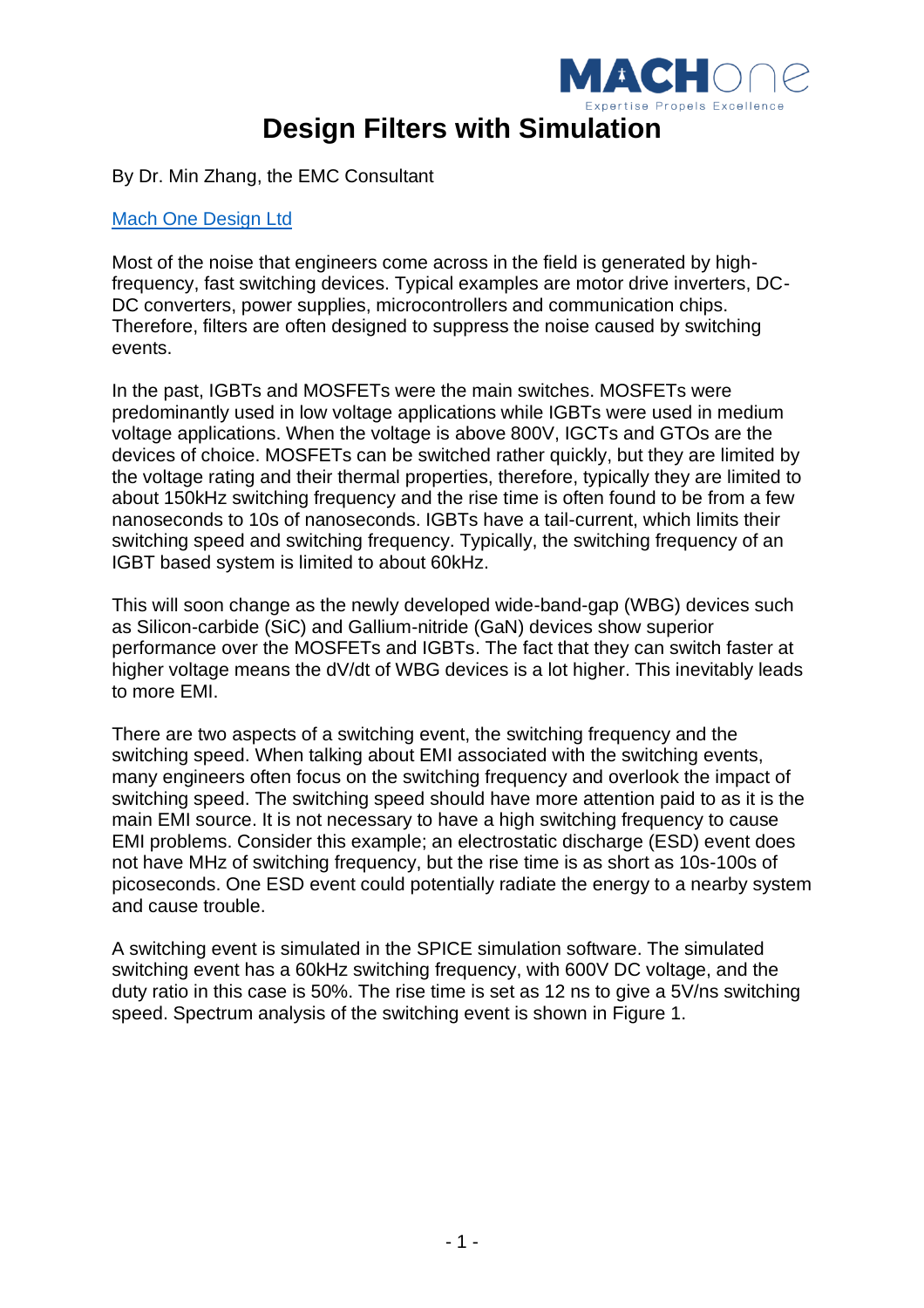



<span id="page-1-0"></span>Figure 1 Spectrum of a 60kHz switching event with a rise time of 5V/ns

Notice that the -20dB/decade line and the -40dB/decade line crosses at the frequency point of 1/π*t*rise, which in this case is calculated to be 26.5MHz. Ideally, one would like the -40dB/decade roll off to occur at a lower frequency point, because the noise spectrum decreases a lot faster after this crossing point. But the roll off point only depends on the rise time of a switching event.

Engineers often don't have the option of shifting this point. This is because the rise time of a switching event often cannot be increased as increased rise time leads to more switching loss and less system efficiency.

To demonstrate the effect of sharp rise time, in [Figure 2,](#page-1-1) a faster rise time (10V/ns) is simulated for comparison. As it can be seen, every time the switching speed is doubled, it results in a 3-6dB noise increase from 1/π*t*rise.



<span id="page-1-1"></span>Figure 2 10 V/ns rise time spectrum (blue) vs 5 V/ns rise time (green)